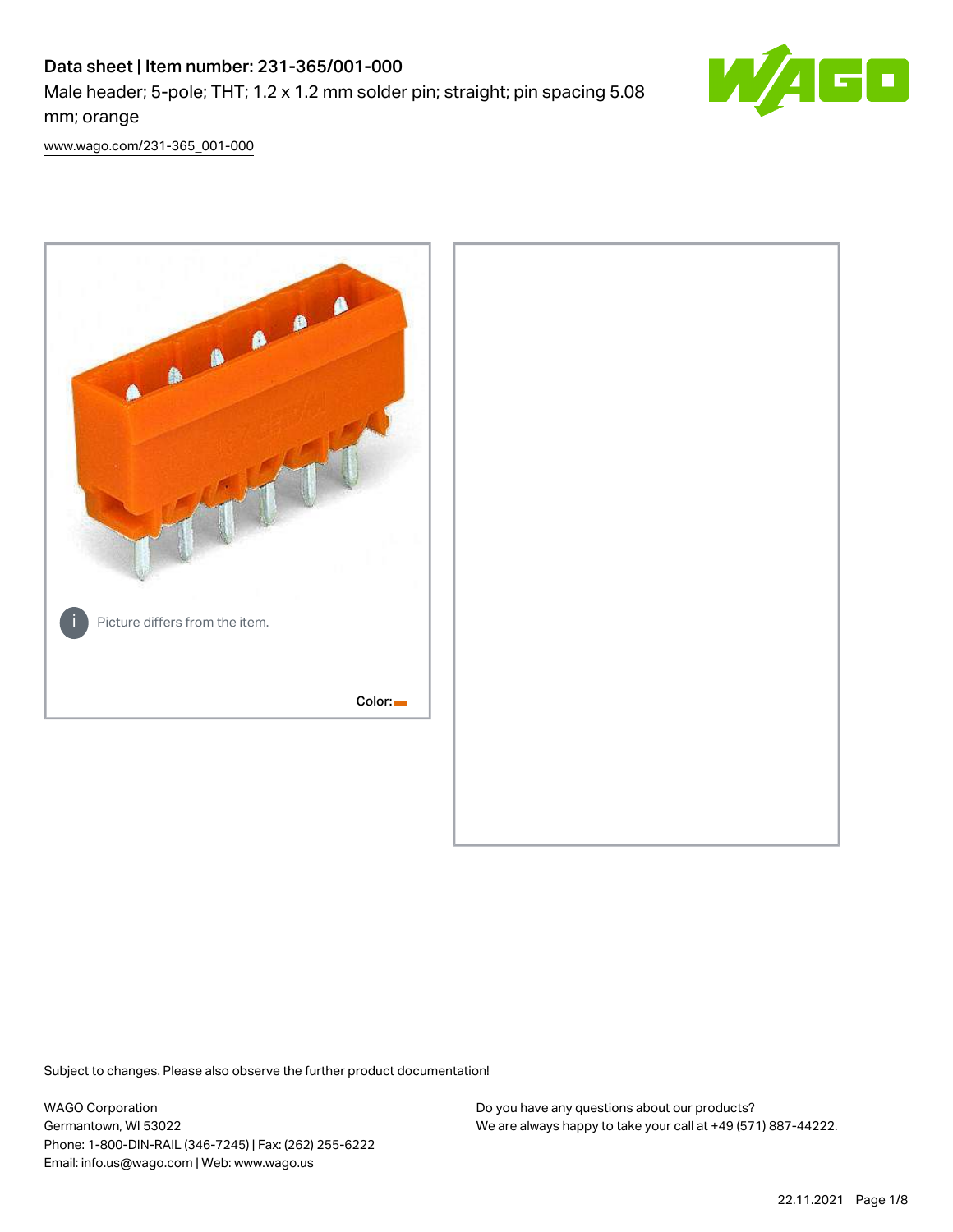

Dimensions in mm

 $L =$  (pole no.  $-1$ ) x pin spacing  $+8.2$  mm

#### Item description

- **Horizontal or vertical PCB mounting via straight or angled solder pins**
- 1.2 x 1.2 mm solder pins allow nominal current up to 16 A, enhancing stability of shorter headers
- $\blacksquare$ With coding fingers

### Data Notes

Safety information 1 The MCS – MULTI CONNECTION SYSTEM includes connectors

Subject to changes. Please also observe the further product documentation!  $\nu$ 

WAGO Corporation Germantown, WI 53022 Phone: 1-800-DIN-RAIL (346-7245) | Fax: (262) 255-6222 Email: info.us@wago.com | Web: www.wago.us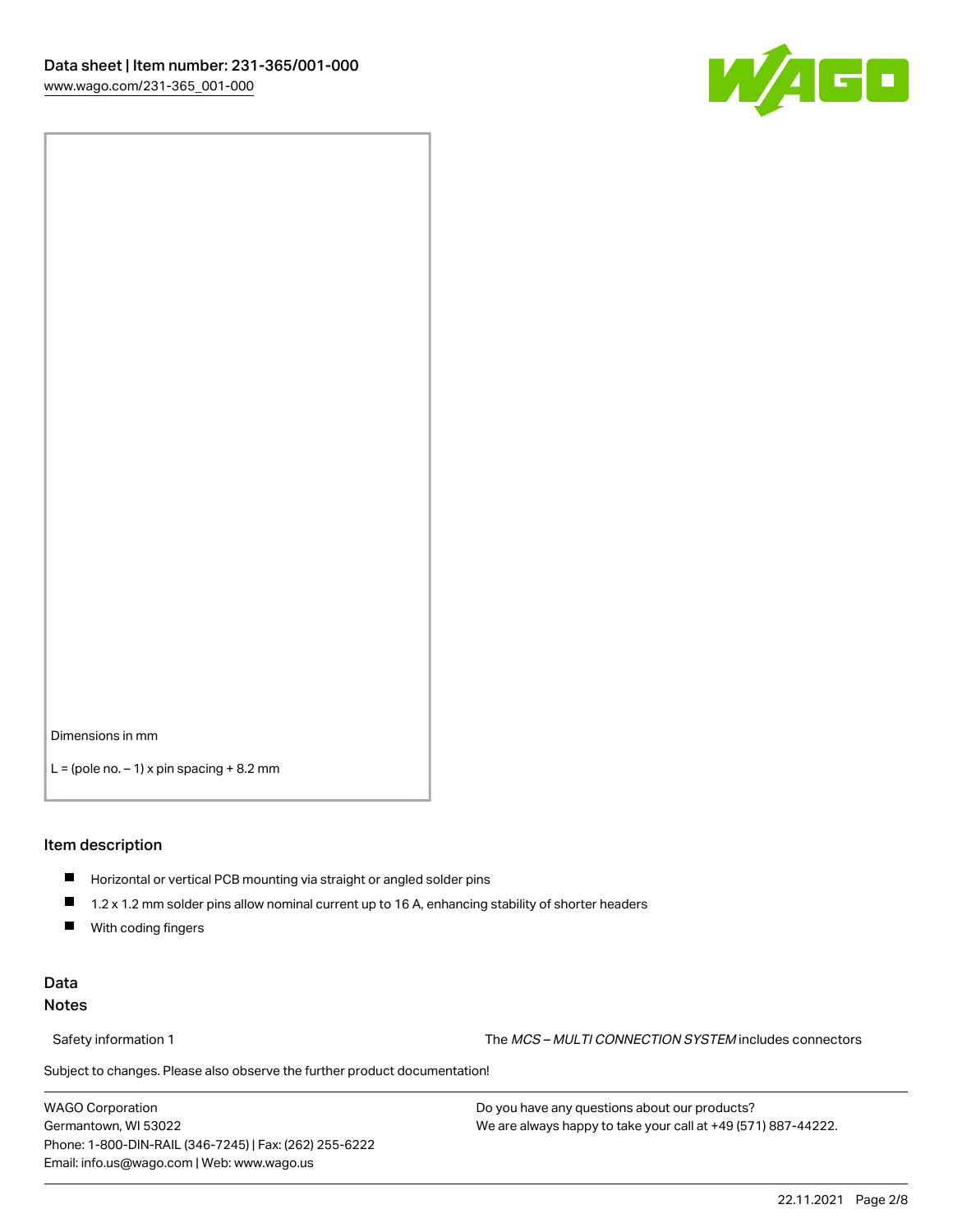

|           | without breaking capacity in accordance with DIN EN 61984. When<br>used as intended, these connectors must not be connected<br>/disconnected when live or under load. The circuit design should<br>ensure header pins, which can be touched, are not live when<br>unmated. |
|-----------|----------------------------------------------------------------------------------------------------------------------------------------------------------------------------------------------------------------------------------------------------------------------------|
| Variants: | Other pole numbers<br>3.8 mm pin projection for male headers with straight solder pins<br>Gold-plated or partially gold-plated contact surfaces<br>Other versions (or variants) can be requested from WAGO Sales or<br>configured at https://configurator.wago.com/        |

## Electrical data

### IEC Approvals

| Ratings per                 | IEC/EN 60664-1                                                        |
|-----------------------------|-----------------------------------------------------------------------|
| Rated voltage (III / 3)     | 250 V                                                                 |
| Rated surge voltage (III/3) | 4 <sub>kV</sub>                                                       |
| Rated voltage (III/2)       | 320 V                                                                 |
| Rated surge voltage (III/2) | 4 <sub>k</sub> V                                                      |
| Nominal voltage (II/2)      | 630 V                                                                 |
| Rated surge voltage (II/2)  | 4 <sub>k</sub> V                                                      |
| Rated current               | 16A                                                                   |
| Legend (ratings)            | $(III / 2)$ $\triangle$ Overvoltage category III / Pollution degree 2 |

# UL Approvals

| Approvals per                  | UL 1059 |
|--------------------------------|---------|
| Rated voltage UL (Use Group B) | 300 V   |
| Rated current UL (Use Group B) | 15 A    |
| Rated voltage UL (Use Group D) | 300 V   |
| Rated current UL (Use Group D) | 10 A    |

# Ratings per UL

| Rated voltage UL 1977 | 600 V |
|-----------------------|-------|
| Rated current UL 1977 |       |

# CSA Approvals

| Approvals per                   | ~~    |
|---------------------------------|-------|
| Rated voltage CSA (Use Group B) | 3UU 1 |

Subject to changes. Please also observe the further product documentation!

| <b>WAGO Corporation</b>                                | Do you have any questions about our products?                 |
|--------------------------------------------------------|---------------------------------------------------------------|
| Germantown, WI 53022                                   | We are always happy to take your call at +49 (571) 887-44222. |
| Phone: 1-800-DIN-RAIL (346-7245)   Fax: (262) 255-6222 |                                                               |
| Email: info.us@wago.com   Web: www.wago.us             |                                                               |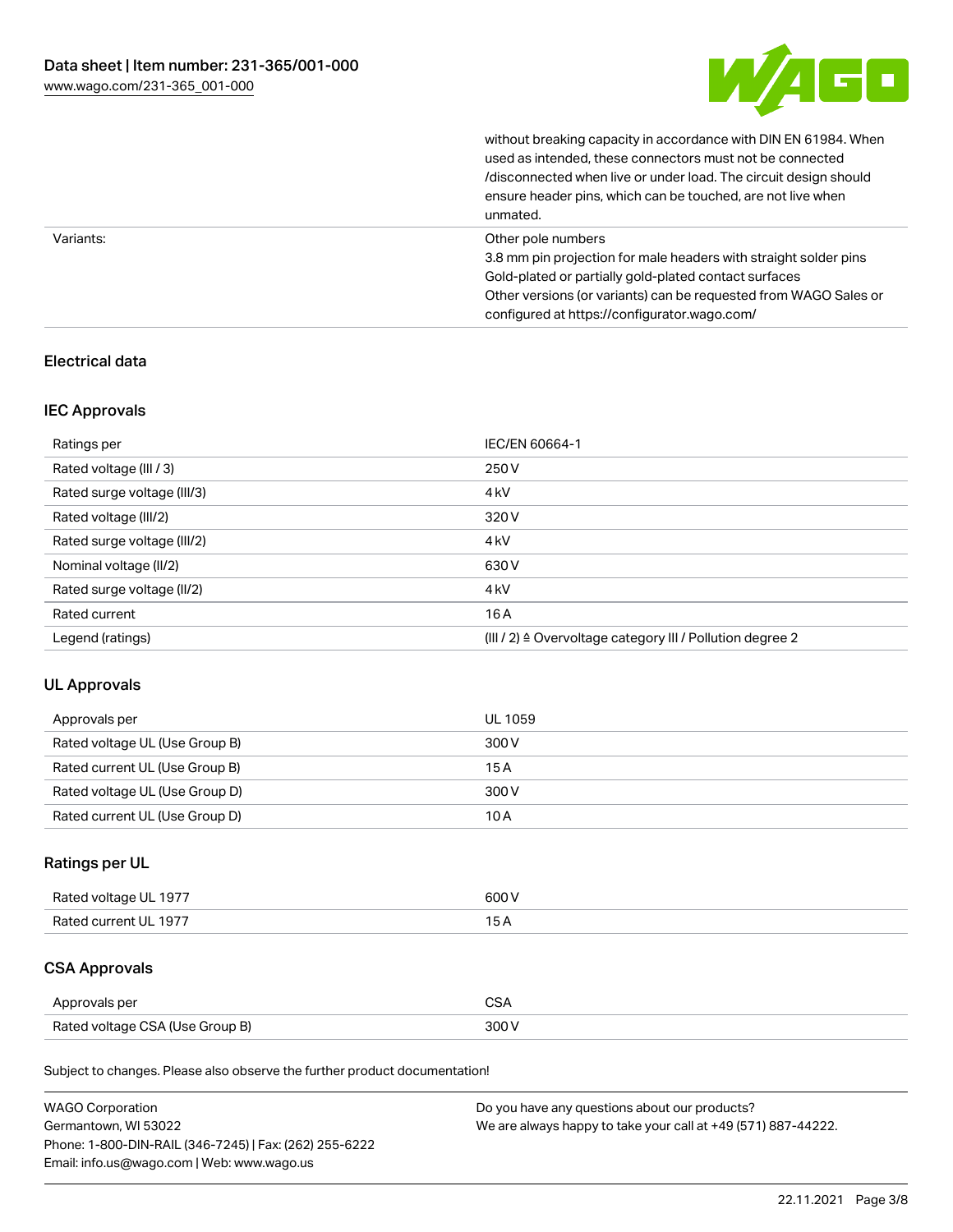[www.wago.com/231-365\\_001-000](http://www.wago.com/231-365_001-000)



| Rated current CSA (Use Group B) | 15 A  |
|---------------------------------|-------|
| Rated voltage CSA (Use Group D) | 300 V |
| Rated current CSA (Use Group D) | 10 A  |

#### Connection data

| Total number of potentials |  |
|----------------------------|--|
| Number of connection types |  |
| Number of levels           |  |

## Connection 1

| Number of poles |  |
|-----------------|--|
|                 |  |

## Physical data

| Pin spacing                          | 5.08 mm / 0.2 inch          |
|--------------------------------------|-----------------------------|
| Width                                | 28.52 mm / 1.123 inch       |
| Height                               | 17 mm / 0.669 inch          |
| Height from the surface              | 12 mm / 0.472 inch          |
| Depth                                | 8.4 mm / 0.331 inch         |
| Solder pin length                    | 5 <sub>mm</sub>             |
| Solder pin dimensions                | $1.2 \times 1.2 \text{ mm}$ |
| Drilled hole diameter with tolerance | $17^{(+0.1)}$ mm            |

### Plug-in connection

| Contact type (pluggable connector) | Male connector/plug |
|------------------------------------|---------------------|
| Connector (connection type)        | for PCB             |
| Mismating protection               | No                  |
| Mating direction to the PCB        | 90°                 |
| Locking of plug-in connection      | Without             |

# PCB contact

| PCB Contact                         | тнт                                      |
|-------------------------------------|------------------------------------------|
| Solder pin arrangement              | over the entire male connector (in-line) |
| Number of solder pins per potential |                                          |

Subject to changes. Please also observe the further product documentation!

WAGO Corporation Germantown, WI 53022 Phone: 1-800-DIN-RAIL (346-7245) | Fax: (262) 255-6222 Email: info.us@wago.com | Web: www.wago.us Do you have any questions about our products?

We are always happy to take your call at +49 (571) 887-44222.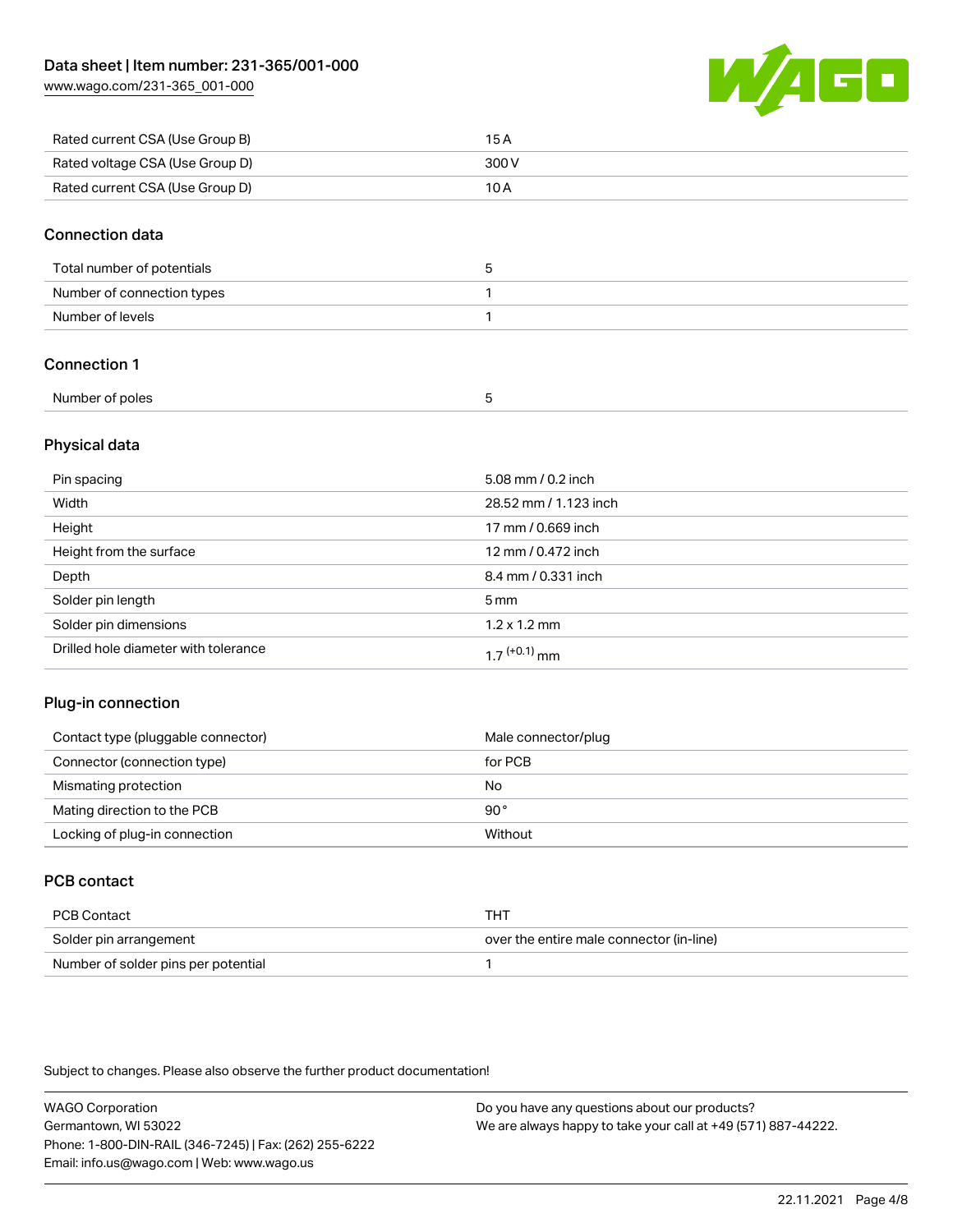

#### Material data

| orange                                 |
|----------------------------------------|
|                                        |
| Polyamide (PA66)                       |
| V <sub>0</sub>                         |
| Electrolytic copper (E <sub>Cu</sub> ) |
| tin-plated                             |
| $0.032$ MJ                             |
| 2g                                     |
|                                        |

### Environmental requirements

| Limit temperature range | . +100 °C<br>-60 |
|-------------------------|------------------|
|-------------------------|------------------|

# Commercial data

| Product Group         | 3 (Multi Conn. System) |
|-----------------------|------------------------|
| PU (SPU)              | 200 Stück              |
| Packaging type        | box                    |
| Country of origin     | DE                     |
| <b>GTIN</b>           | 4044918929554          |
| Customs tariff number | 8536694040             |

#### Approvals / Certificates

#### Country specific Approvals

| Logo | Approval                                            | <b>Additional Approval Text</b> | Certificate<br>name |
|------|-----------------------------------------------------|---------------------------------|---------------------|
|      | <b>CB</b><br><b>DEKRA Certification B.V.</b>        | IEC 61984                       | NL-39756            |
|      | <b>CSA</b><br>DEKRA Certification B.V.              | C <sub>22.2</sub>               | 1466354             |
| EMA  | <b>KEMA/KEUR</b><br><b>DEKRA Certification B.V.</b> | EN 61984                        | 2190761.01          |

#### Ship Approvals

Subject to changes. Please also observe the further product documentation!

| <b>WAGO Corporation</b>                                | Do you have any questions about our products?                 |
|--------------------------------------------------------|---------------------------------------------------------------|
| Germantown, WI 53022                                   | We are always happy to take your call at +49 (571) 887-44222. |
| Phone: 1-800-DIN-RAIL (346-7245)   Fax: (262) 255-6222 |                                                               |
| Email: info.us@wago.com   Web: www.wago.us             |                                                               |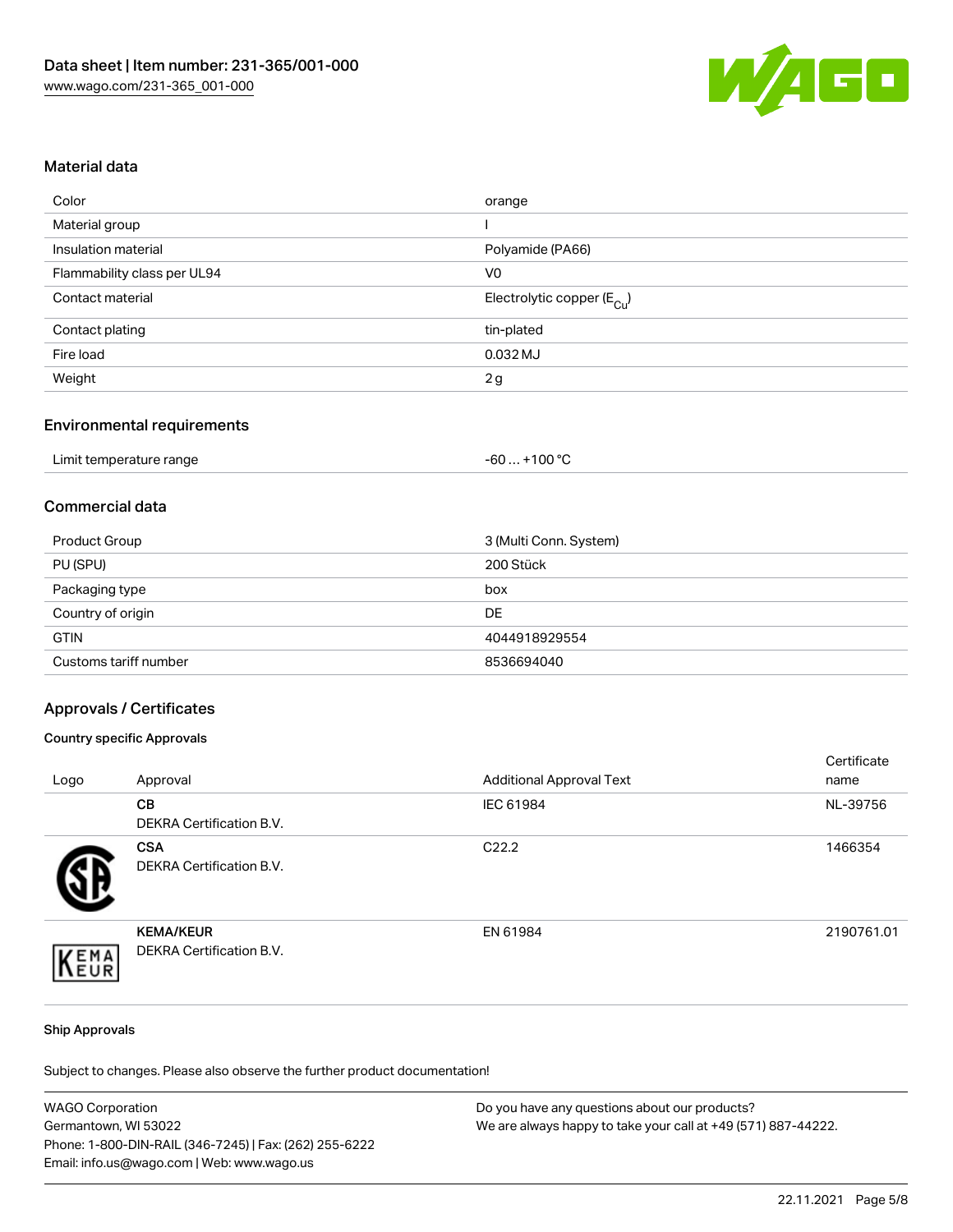[www.wago.com/231-365\\_001-000](http://www.wago.com/231-365_001-000)



| Logo                                                        | Approval                                                                                                      | <b>Additional Approval Text</b> | Certificate<br>name                |
|-------------------------------------------------------------|---------------------------------------------------------------------------------------------------------------|---------------------------------|------------------------------------|
| ABS                                                         | <b>ABS</b><br>American Bureau of Shipping                                                                     |                                 | $19 -$<br>HG1869876-<br><b>PDA</b> |
| <b>UL-Approvals</b>                                         |                                                                                                               |                                 |                                    |
| Logo                                                        | Approval                                                                                                      | <b>Additional Approval Text</b> | Certificate<br>name                |
|                                                             | UL<br>UL International Germany GmbH                                                                           | <b>UL 1977</b>                  | E45171                             |
|                                                             | <b>UR</b><br>Underwriters Laboratories Inc.                                                                   | <b>UL 1059</b>                  | E45172                             |
| Counterpart                                                 | Item no.231-305/026-000<br>Female plug; 5-pole; 12 AWG max; pin spacing 5.08 mm; 1 conductor per pole; orange |                                 | www.wago.com/231-305/026-000       |
| <b>Optional accessories</b><br>Coding<br>Intermediate plate |                                                                                                               |                                 |                                    |
|                                                             | Item no.: 231-500                                                                                             |                                 |                                    |
|                                                             | Spacer; for formation of groups; light gray                                                                   |                                 | www.wago.com/231-500               |
| Coding                                                      |                                                                                                               |                                 |                                    |
|                                                             | Item no.: 231-129<br>Coding key; snap-on type; light gray                                                     |                                 | www.wago.com/231-129               |
| <b>Downloads</b><br>Documentation                           |                                                                                                               |                                 |                                    |

# Additional Information

| Technical explanations | 2019 Apr 3 | pdf    | Download |
|------------------------|------------|--------|----------|
|                        |            | 2.0 MB |          |

Subject to changes. Please also observe the further product documentation!

| <b>WAGO Corporation</b>                                | Do you have any questions about our products?                 |
|--------------------------------------------------------|---------------------------------------------------------------|
| Germantown, WI 53022                                   | We are always happy to take your call at +49 (571) 887-44222. |
| Phone: 1-800-DIN-RAIL (346-7245)   Fax: (262) 255-6222 |                                                               |
| Email: info.us@wago.com   Web: www.wago.us             |                                                               |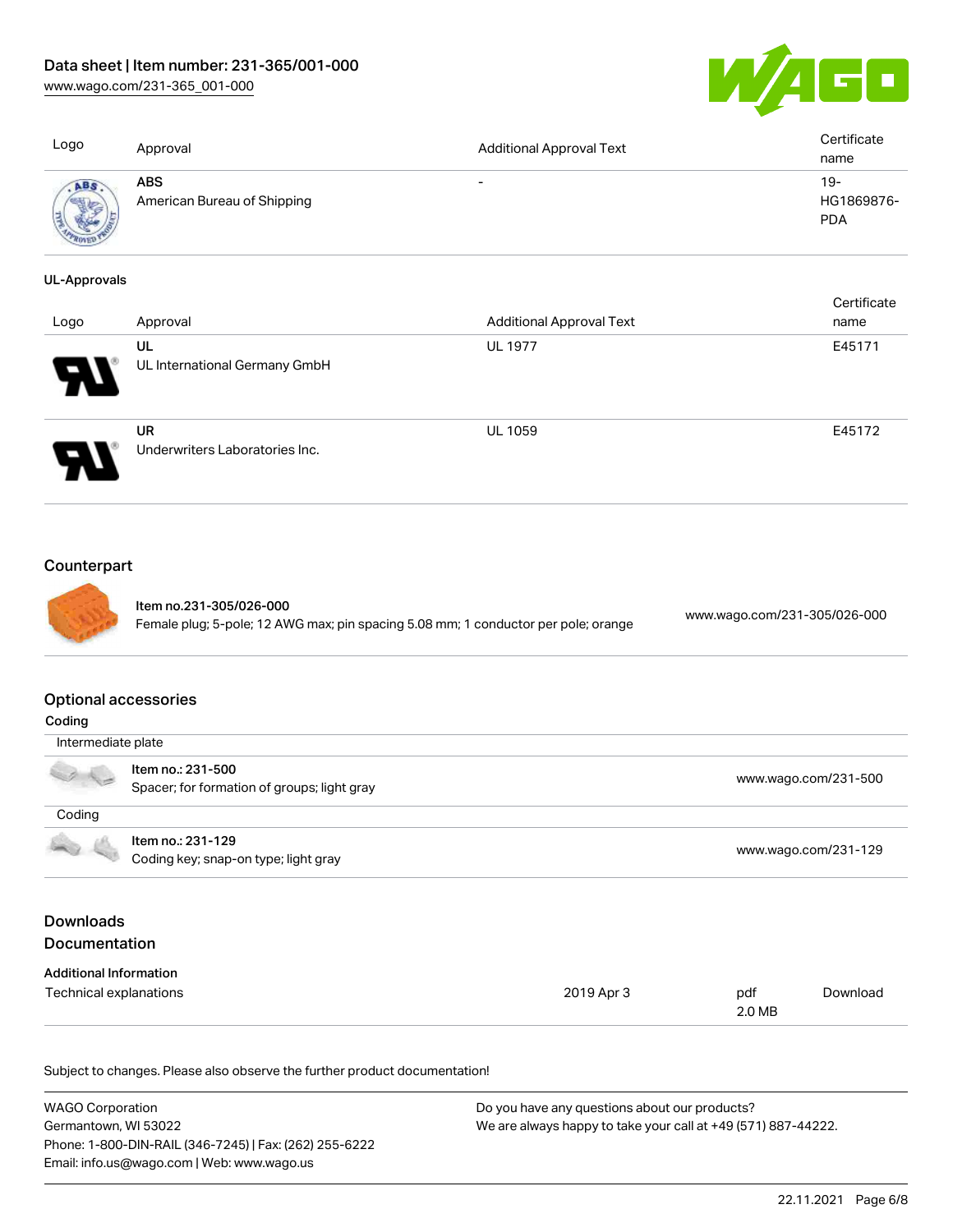

# CAD files

| CAD data |
|----------|
|          |

| 2D/3D Models 231-365/001-000                                                                                                                                           | <b>URL</b> | Download |
|------------------------------------------------------------------------------------------------------------------------------------------------------------------------|------------|----------|
| <b>CAE</b> data                                                                                                                                                        |            |          |
| EPLAN Data Portal 231-365/001-000                                                                                                                                      | <b>URL</b> | Download |
| EPLAN Data Portal 231-365/001-000                                                                                                                                      | <b>URL</b> | Download |
| ZUKEN Portal 231-365/001-000                                                                                                                                           | <b>URL</b> | Download |
| <b>PCB Design</b>                                                                                                                                                      |            |          |
| Symbol and Footprint 231-365/001-000                                                                                                                                   | <b>URL</b> | Download |
| CAx data for your PCB design, consisting of "schematic symbols and PCB footprints",<br>allow easy integration of the WAGO component into your development environment. |            |          |
| Supported formats:                                                                                                                                                     |            |          |
| ш<br>Accel EDA 14 & 15                                                                                                                                                 |            |          |
| ш<br>Altium 6 to current version                                                                                                                                       |            |          |
| ш<br>Cadence Allegro                                                                                                                                                   |            |          |
| ш<br>DesignSpark                                                                                                                                                       |            |          |
| ш<br>Eagle Libraries                                                                                                                                                   |            |          |
| П<br>KiCad                                                                                                                                                             |            |          |
| Ш<br>Mentor Graphics BoardStation                                                                                                                                      |            |          |
| ш<br>Mentor Graphics Design Architect                                                                                                                                  |            |          |
| ш<br>Mentor Graphics Design Expedition 99 and 2000                                                                                                                     |            |          |
| ш<br>OrCAD 9.X PCB and Capture                                                                                                                                         |            |          |
| H.<br>PADS PowerPCB 3, 3.5, 4.X, and 5.X                                                                                                                               |            |          |

- $\blacksquare$ PADS PowerPCB and PowerLogic 3.0
- PCAD 2000, 2001, 2002, 2004, and 2006
- **Pulsonix 8.5 or newer**
- $\blacksquare$ STL
- $\blacksquare$ 3D STEP
- $\blacksquare$ TARGET 3001!
- $\blacksquare$ View Logic ViewDraw
- $\blacksquare$ Quadcept

.<br>Subject to changes. Please also observe the further product documentation!

WAGO Corporation Germantown, WI 53022 Phone: 1-800-DIN-RAIL (346-7245) | Fax: (262) 255-6222 Email: info.us@wago.com | Web: www.wago.us